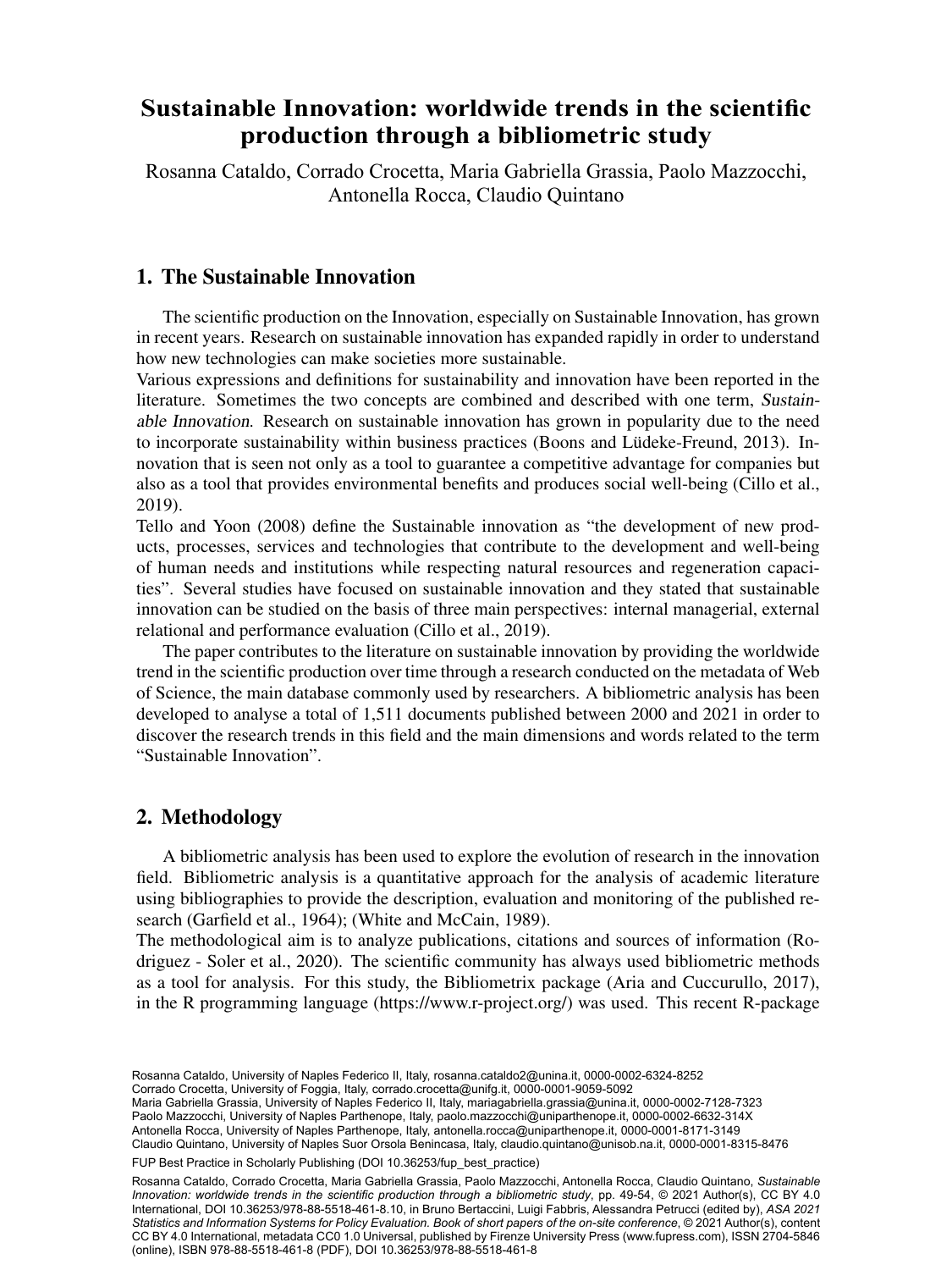provides a set of tools for quantitative research in bibliometrics and scientometrics, supporting scholars in all key phases of analysis from the data importing to the visualization of results.

### 3. Analysis

The data for this research project were collected in the Web of Science's database of the Institute for Scientific Information (ISI). Web of Science (WoS) is the world's most trusted independent global citation database. It is recognised as covering a broad range of relevant journals and peer-reviewed articles of high quality (Cataldo et al., 2019).

To collect the documents published on this topic field in the past 20 years, we queried the WoS database on July 7th, 2021. A total of 1,511 documents published between 2000 and 2021 (incl.) containing the topic "Sustainable Innovation" were retrieved. The majority (907; 60%) were research articles. The second most common type of documents was proceeding papers which constituted 32.43%. Details about documents were shown in Table 1. Those documents show an average citation per documents of 13.08 in the considered period and were written by 3,897 authors from 663 different sources, such as journals, books, etc. The author's keyords are 3,694, while the keywords plus are 2,341.

According to Garfield (1990), the keyword plus "provides search terms extracted from the titles of papers cited in each new article in the ISI database, is an independent supplement for titlewords and author keywords". The collaboration index, that represents the mean number of authors per joint paperand is calculated as total authors of multi-authored articles/total multiauthored articles (Elango and Rajendran, 2012), is equal to 2.96. It implies the research team falls between 2 and 3 in the field of sustainable innovation.

| <b>About Data</b>            | Timespan                             | 2000-2021 |
|------------------------------|--------------------------------------|-----------|
|                              | Sources (Journals, Books, etc)       | 663       |
|                              | Documents                            | 1511      |
|                              | <b>Annual Growth Rate</b>            | $16.42\%$ |
|                              | Average citations per documents      | 13.08     |
| Document Types               | Articles                             | 907       |
|                              | <b>Books</b>                         | 5         |
|                              | Books reviews                        | 11        |
|                              | Editorial materials                  | 37        |
|                              | Proceedings papers                   | 490       |
|                              | <b>Reviews</b>                       | 61        |
| <b>Document Contents</b>     | Author's Keywords                    | 3694      |
|                              | Keywords Plus                        | 2341      |
| Authors                      | Authors                              | 3897      |
|                              | Authors of single-authored documents | 197       |
|                              | Authors of multi-authored documents  | 3700      |
| <b>Authors Collaboration</b> | Documents per Author                 | 0.388     |
|                              | Authors per Documents                | 2.58      |
|                              | Collaboration Index                  | 2.96      |

Table 1: General Information

Figure 1 (a) presents the annual-trends of publications, indicating that sustainable innovation literature has been growing since 2007, peaking in 2018 with 333 documents published. Generally, almost 17% of annual growth rate has been observed in the production of research articles during the study period (see Table 1). Figure 1 (b) shows the annual number of citations. The works published in the first years of analysis have accumulated a lot of recognition. It is possible to note that the average of citations in 2002 was equal to 4.74, and a similar average is reached in 2017.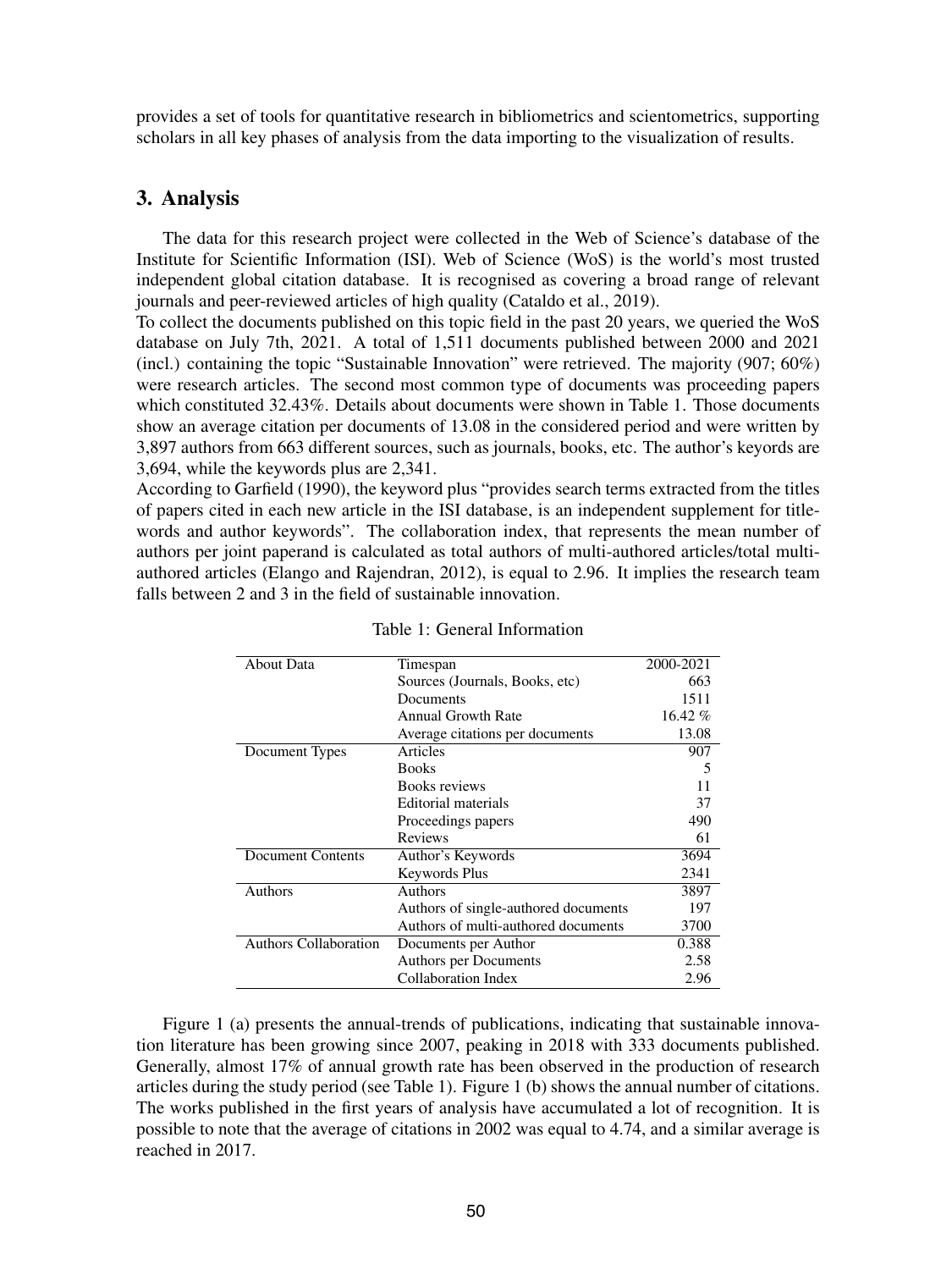

Figure 1: Scientific production (2000-2021), n=1511

Figure 2 shows the main ten sources of pubblication. The first source is a book with the title "A Creative Path to Sustainable Innovation" related to the Siam Physics Congress 2018 (SPC2018) with 190 documents published. From Figure 2 it is possible to note that the most relevant sources, based on the number of articles, are *Sustainability*, *Journal of Cleaner Production*, *Green Technologies for Sustainable & Innovation in Materials*, journals whose aims are to provide up-to-date information on new developments and trends in relation to this topics.



Figure 2: Main sources of pubblication

Figure 3 shows the number of articles produced by the authors of different countries and the rate of cooperation of each country's authors with other countries' authors (SCP: Single Country Publications; MCP: Multiple Country Publications).

Thailand produced a large number of papers in the analysis period, showing a rather low collaboration rate (MCP) with authors from other countries. This means that the Thai authors who write on this topic do not collaborate with foreign researchers. The USA, despite having the same number of documents as Thailand, has a higher MCP than Thailand. England is the nation with the highest rate of collaboration with foreign authors, followed by China and Netherlands. These links are highlighted in the Figure 4.

In the network the size of the circle of the country is related to the number of works published on the analyzed topic, the different colors of the countries and of the links represent the clusters that have been formed, as determined by the Louvain algorithm, while the strength of the collaboration is indicated by the thickness of the links (Crocetta et al., 2021). The networking analysis emphasizes the strong collaboration of the USA with China. USA collaborates with almost all the countries shown in the network, except for some such as Malaysia and Portugal.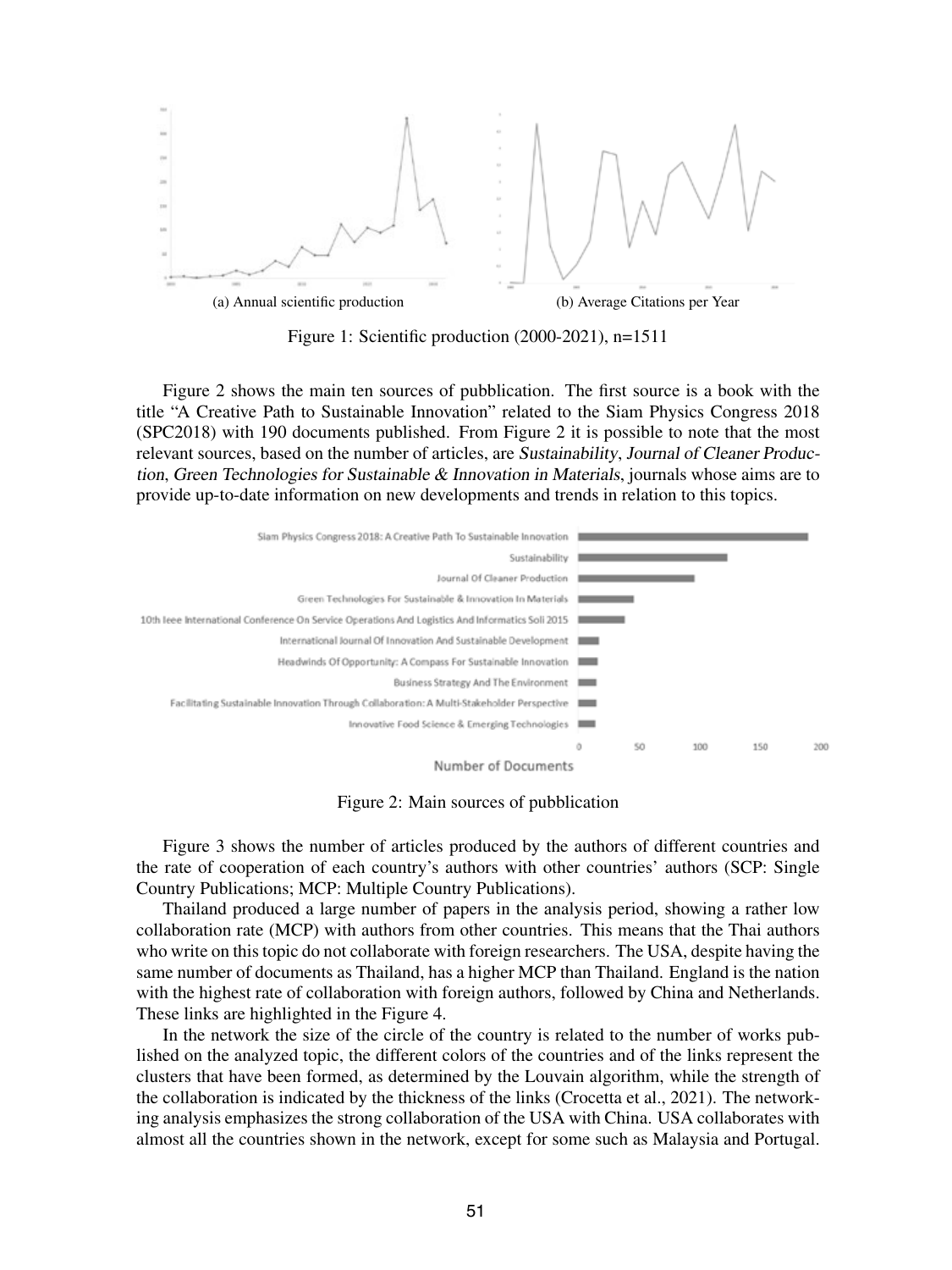

Figure 3: Corresponding Author Country



Figure 4: Collaboration Network

In the network we can see that there are only five connections from Thailand (to USA, China, Sweden, United Kingdom and France) and this reinforces what has been said about the low rate of collaboration.

The last Figure, Figure 5, is the thematic maps, an intuitive plot in which author's keywords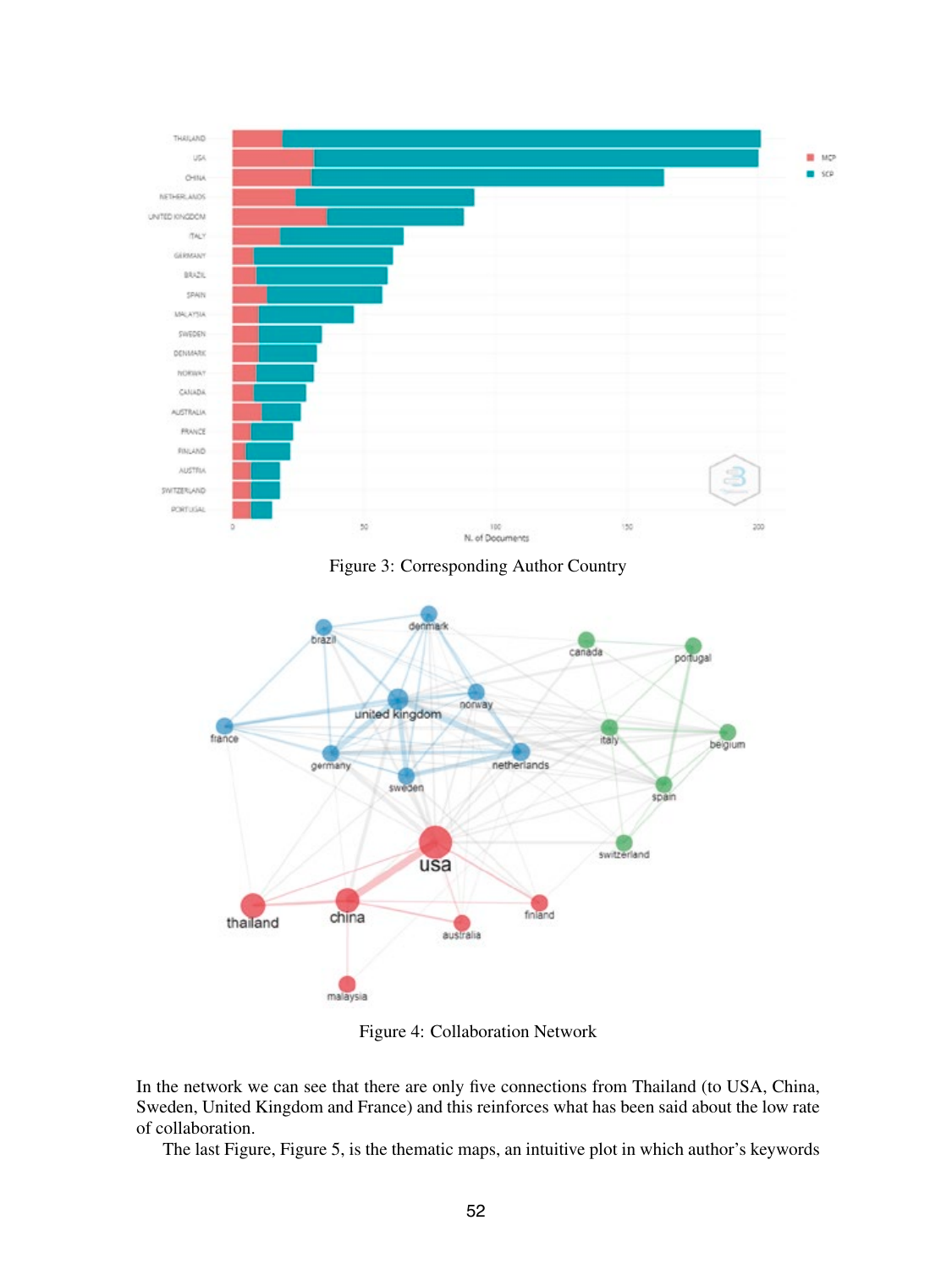are viewed as themes, classified by different levels of density (which represents the development degree) and centrality (which represents the relevance degree) in the network of scientific keywords (Cataldo et al., 2019).



Figure 5: Thematic Map

The cluster named "business model innovation" represents the motor theme, topic that is developed and relevant to the research field. In this cluster there are keywords such as "innovation system", "barriers", "innovation ecosystems", "drivers", "green buildings". The themes such as "sustainability" and "sustainable innovation" represent the basic themes, topics that appear ubiquitously in different scientific works and can be considered a common synthesis of the content expressed in the literature. The cluster named "innovation management" is positioned as emerging or declining themes, because this cluster is formed by keywords that are weakly developed and marginal. This cluster includes keywords such as "big data", "environment", "research and development". Finally, the cluster "knowledge management" represents the isolated theme. It is formed by keywords such as "product innovation", "literature review", "organizational learning", "process innovation", all topics that are of limited importance for the research topic.

#### 4. Final remarks

The main purpose of this paper was to review the literature related to the sustainable innovation. This study has tried to provide a comprehensive view of scientific papers between 2000 and the first six months of 2021 in this research field. In doing so, we identify 1,511 documents found relevant in the Web of Science database by using the keyword "sustainable innovation". The scientific production has grown very gradually over the years reaching a peak of 333 products in 2018, in the previous year there were only 110. This shows that until a few years ago the concept of sustainable innovation was not yet widespread in the scientific community.

This research has shown the Thailand, USA and China have been the most productive countries in this area. In particular, the main authors who write on this topic are from Thailand and